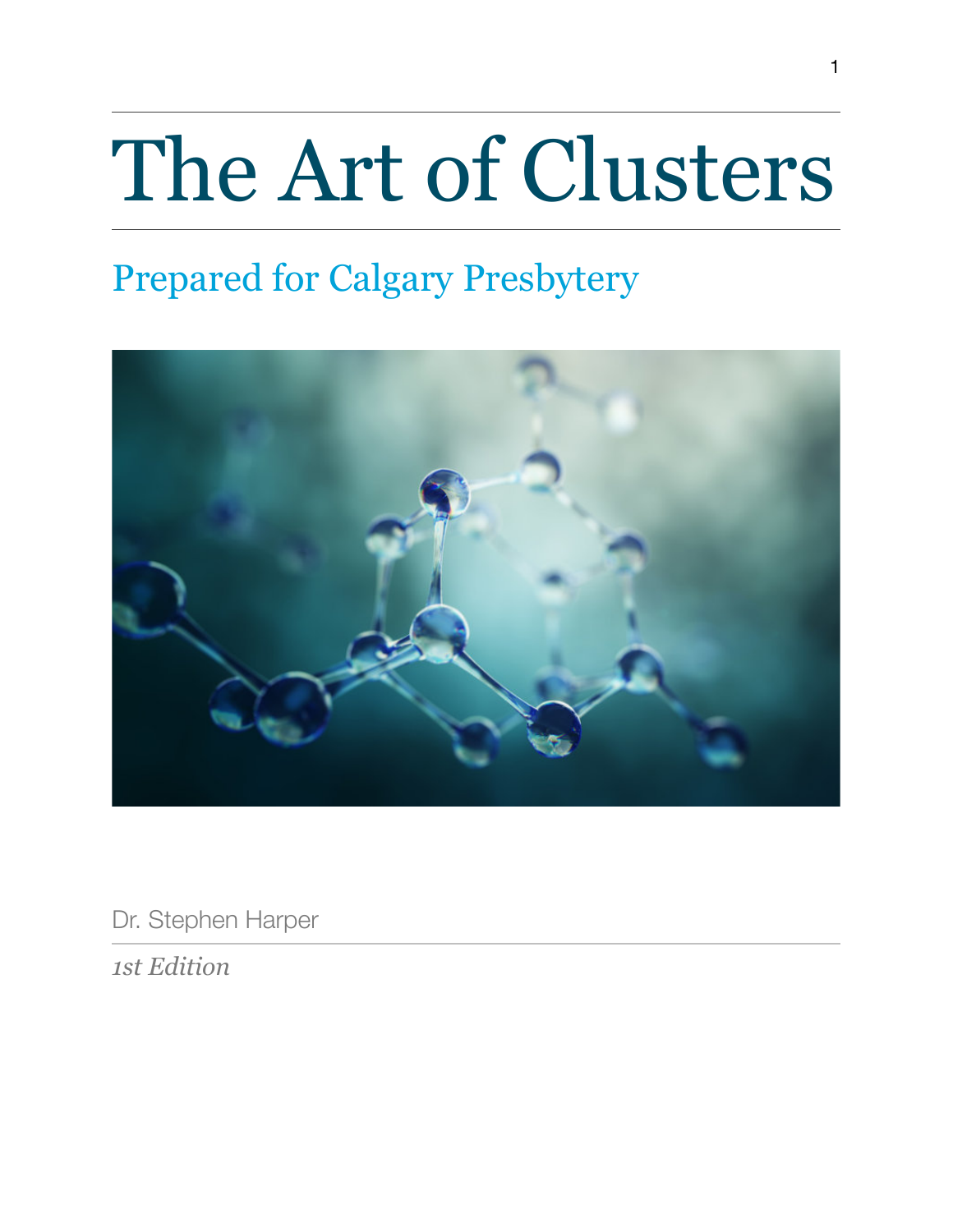#### **Preface**

#### **A Brave New World**

There was once a time when humanity thought the world was flat. European explorers thought that if they ventured too far from the familiar shores of home, they would literally sail right off the edge of the world. They were locked into a particular way of thinking about the world around them, which was based on the popular theories and beliefs of the day.

This all this changed when explorers like Vasco da Gama, Magellan, and Columbus challenged the conventional ideas of their time and set sail for the great unknown. In doing this, they sailed into the pages of history by discovering "*A Brave New World*." They radically changed their world by having the courage to venture out, "blown" by the winds of change.

We are in a place today which is much like the time of these explorers: it is a time of monumental change. These men lived during the European Renaissance. This was, like our time, a time of great change and diversity, a dynamic period of discovery, exploration and expansion. It was also a time when many ideas and institutions were challenged and changed.

#### **Our Current Context**

The world has changed and is continuing to change at a rapid pace. This is most apparent in western society. The world that birthed church groups like the United Church, no longer exists. Unfortunately, many denominations continue to go about their business as though they live in that world. In the last forty years, Canada has gone from a Christian nation to a secular nation. From a country whose inhabitants were primarily from European backgrounds, to a cultural mosaic with citizens from all over the globe. It has also moved from a society that held a "modern" worldview to one that now holds a postmodern world view. These shifts are significant, permanent and have created a problem for the church in the western world; staying relevant.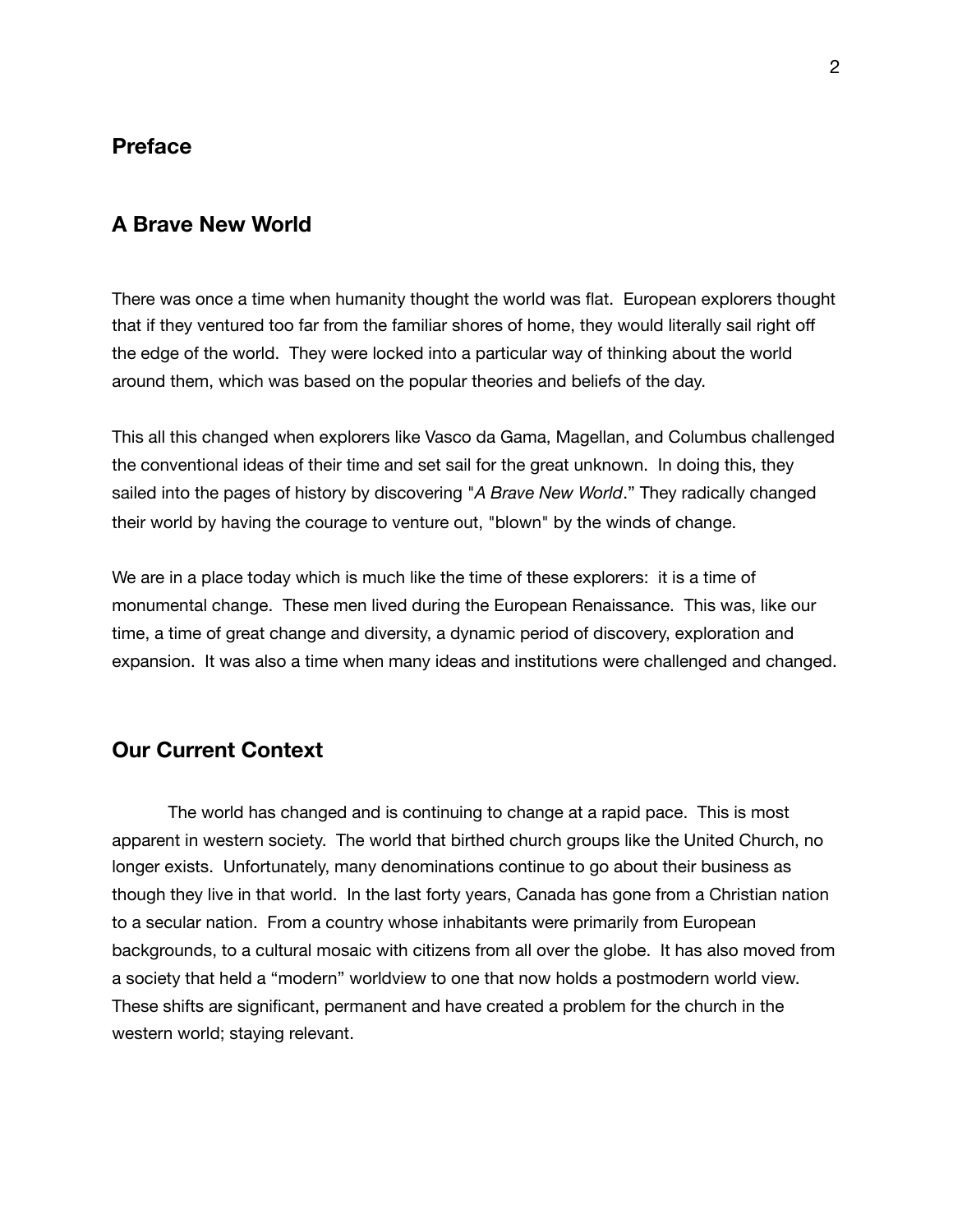Unfortunately, in the midst of these massive seismic cultural shifts, church leaders and individual Christians in most denominations have either been oblivious, indifferent or in complete denial to the obvious changes occurring around them. As a result, we now live in a world where virtually all the historic Protestant denominations in Britain, Australia, New Zealand, Canada and the United States are in serious decline. In fact, it has been reported that "church attendance in Britain has declined from 7.5 percent in 1998 to 6.3 percent in 2007, and it is projected to continue declining"[1,](#page-2-0) and that weekly attendance in Canada has dropped to 18 percent and 35 percent in the United States.[2](#page-2-1)

<span id="page-2-5"></span><span id="page-2-4"></span><span id="page-2-3"></span>The United Church has not been immune to these changes. In fact, the United Church has been one of the hardest hit denominations in Canada. Simply put, the United Church has a people problem! The UCC, which was a merger in 1925 of the Methodist, Presbyterian and Congregationalist denominations reached its peak in the mid 1960s. Since then, it has been bleeding members, falling from a high of nearly 1.1 million members in 1965 to 413,171 church members in 201[63](#page-2-2). Based on these recent figures, the United Church membership is currently around 1.2% of the Canadian population and falling.

#### **What We Are Doing**

No denomination wants to see its numbers continue to dwindle to the point that ministry is no longer sustainable or even viable, yet it seems many are letting this happen. The reasons are numerous. For some, the issue is fear, not embracing change out of a fear of change, while for others it's because they aren't sure how to go about making the necessary change, while others simply won't admit that there is even a problem. The reality is that whether these organizations admit it or not, change needs to happen. If it does not, these denominations will continue to decline to the point of further irrelevance and perhaps nonexistence.

As mentioned above, the United Church is far from immune to the culture shift that has gripped Christianity in the western world. As it turns out, we are now 50 years into our

<span id="page-2-0"></span>[<sup>1</sup>](#page-2-3) Tom Sine, *The New Conspirators* (Downers Grove: InterVarsity Press, 2008), 205.

<span id="page-2-2"></span><span id="page-2-1"></span> $2$  Ibid.

<sup>3</sup> The United Church of Canada, [http://www.united-church.ca/sites/default/files/resources/united-church-statistics.pdf,](http://www.united-church.ca/sites/default/files/resources/united-church-statistics.pdf) accessed February 2018.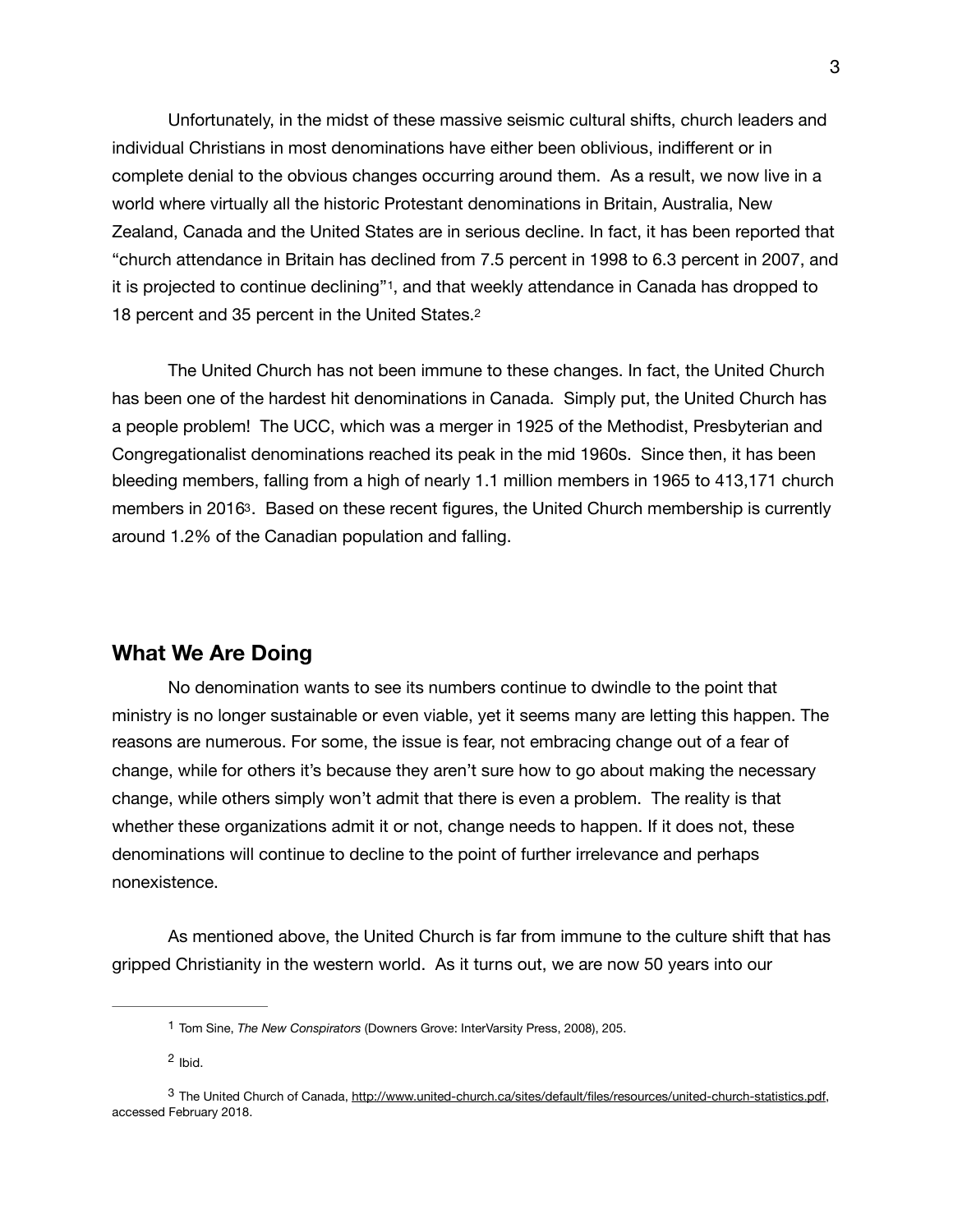negative growth cycle. This has had an impact on every part of the United Church. From individual congregations, to presbyteries, conferences, and general conference, all have been affected by this numeric contraction. Thankfully, we as an organization are no longer content to let the world change around us without making at least an attempt to adapt. We have set out to try and turn around the decline that we have been experiencing. This has come about from years of study of this problem. Committees and councils have been brought together and we are now at the threshold of making substantive and significant changes in order to try and quell the decline that we have and are still experiencing.

One of the things that we are doing in order to adapt to the new world, is restructuring the way we organize ourselves. Historically, we have been organized by conferences and presbyteries. However, in January 2019 we will see that system, which has guided us for almost one hundred years, be replaced by a new system which will hopefully guide us for the next one hundred years. In January, we will begin to be organized by regions. These regions will then have that ministry further enhanced by informal clusters of communities of faith. The hope is that the new and much smaller organizational structure will be more efficient both financially and in its ability to adapt to needs and change. Smaller can have huge benefits.

# **The Strength of Small - Unlikely Teachers**

One of the things in abundant supply in many homes, is Disney Movies. One of the reasons that they are so popular is that they most often mirror and then portray one of the strongest societal truths known; that we as a culture like to see the "underdog" or the "little guy" overcome the odds and win.

There are many examples of this contained within the Disney ethos. The story of the plucky little white VW beetle with a passion for racing; the mermaid who gives up her home under the sea to find true love and become a princess; or the orphaned lion who dethrones his evil uncle "Scar" and then takes his rightful place as king.

However, the one movie which stands out to me is *A Bug's Life*. Now this movie isn't as predictable as to start with the oh so familiar "Once upon a time...", but it does have a very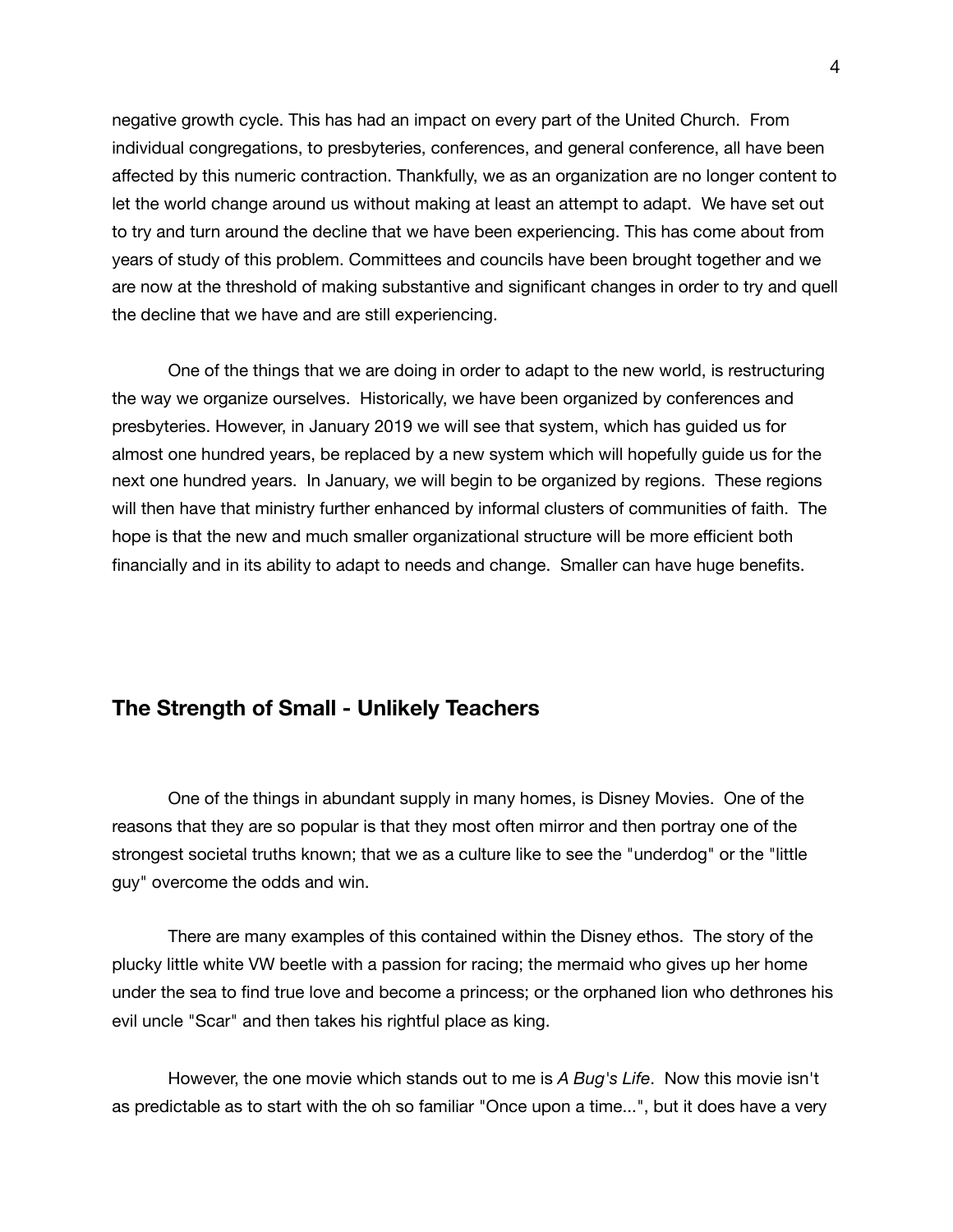happy ending. The ants, who are oppressed by the malevolent grasshoppers, rise up and overcome not only the grasshoppers, but more importantly their own preconceptions of how and how not to do things.

Two of the key thoughts that stand out in this movie can be best summed up by the characters who uttered them.

*"Why we have harvested this way since I was a pupa."*

The first quote comes from one of the ant colony's "old timers" who was observing the younger ants during the harvest. As he observed our unlikely and awkward hero Flick, who was exploring an innovative new way of harvesting the crop, he was compelled to speak against Flick's innovation by saying, "Why we have harvested this way since I was a pupa." Implying that Flick's new way of harvesting was not at all needed. If we were to describe this "old timer" with a cliche it would be, "if it ain't broke, don't fix it." This may sound old and stodgy, and we might think that we will never be like that, but it is those who are in leadership in the Church who are often the ones who facilitate the survival of this way of thinking. This is tragic, because even though the church might not be considered to be "broken" by some, in its present condition it could definitely be considered in decline and out of sync. For this reason, we should embrace new and innovative thoughts.

The second quote from the movie, which is particularly relevant to our current situation, comes from the leader of the grasshoppers. While commenting on the grasshoppers precarious control and hold over the ant colony, Hopper says, "Those puny little ants outnumber us a hundred to one and if they ever figure that out, there goes our way of life." Each and every fairy tale has a moral, and the moral of this story is that a hundred small things can be a lot more effective than one large thing. One hundred ants can defeat one grasshopper and one hundred small clusters can do more and adapt more quickly to needs of society than a larger organizational structure.

<span id="page-4-1"></span>Bob Dylan once said eloquently in one of his songs that, "*The Times They Are A-Changin."* Change is happening today at a faster pace than it ever has before in history. For example: "5 years ago online information was doubling every 4 years, now it's doubling every 60 days. $4$  So we need to be innovative in the methods we employ, in order to thrive as a denomination in the 21st century. We need to think in new paradigms. One of the ways that

<span id="page-4-0"></span>Leonard Sweet, *The Dawn Mistaken for Dusk* (Grand Rapids: Zondervan, 2000), 194. [4](#page-4-1)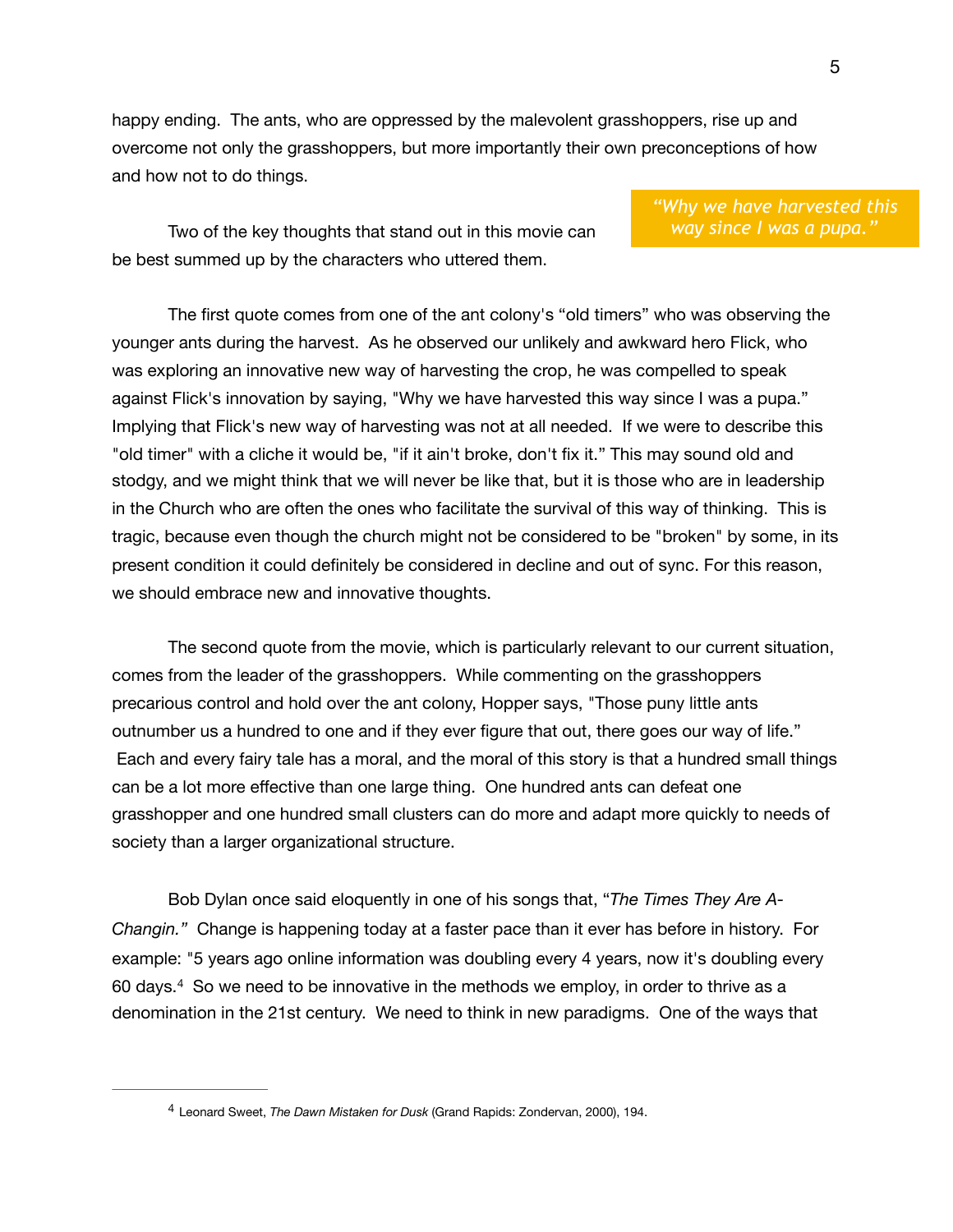this will be accomplished is by breaking with the status quo and embracing models that are more adaptable.

# **What This Change Will Look Like … Maybe**

Very few of us currently serving in the church actually know what the end product of these organizational changes will look like. If we were to focus on what we do not know, we might find ourselves naturally feeling apprehension, uncertainty and perhaps even fear. However, a better approach might be to focus on what we do know. We know that we are replacing 13 Conferences & 86 Presbyteries with 16 regions, and within those regions potentially hundreds of clusters. But if we're willing to use *A Bug's Life* as an analogy, we can see that smaller might be better. It may make us more nimble and responsive to unique challenges individual to each area. The past is linear, the future is molecular.

# **The Advantages of Clusters**

One of the realities that we need to grasp as we move forward into the 21st century, is the power of context. After all, no two audiences, no two churches, no two people, no two situations are the same. "One of greatest challenges of the future is for the church to move fromfranchise mentality to create-your- own app.<sup>"[5](#page-5-0)</sup> The truth is, what works in Los Angeles doesn't necessarily translate to Toronto, and we

must stop pretending that it will. Admittedly, there are principles contained within most methodologies that can be applied in a variety of situations. But as the cultural distance grows between church and culture and North American society moves farther from its Judeo-Christian roots, the issue of context becomes even more acute. Like the real estate axiom that states the three most important rules are location, location, location -- the three most important rules when thinking about how the church can thrive in the twenty-first century are context, context, context. Clusters are based on context. For this reason, we can be much more effective as a denomination by employing clusters because they are so naturally contextual. For a 21st century audience, "for anything to be real it must be local.["6](#page-5-1) Clusters give us the opportunity to keep it local and as a result, highly contextual.

Not only are we moving from big to small, from one size fits all to highly contextual but we are moving from linear to loop. The world that birthed the United church thought in cause-

*The idea of replacing the tried and true with the unknown can be daunting.* 

<span id="page-5-3"></span><span id="page-5-2"></span>

<span id="page-5-0"></span><sup>&</sup>lt;sup>[5](#page-5-2)</sup> Leonard Sweet, quote from Twitter, October 29, 2009.

<span id="page-5-1"></span>Sweet. *So Beautiful*. 193. [6](#page-5-3)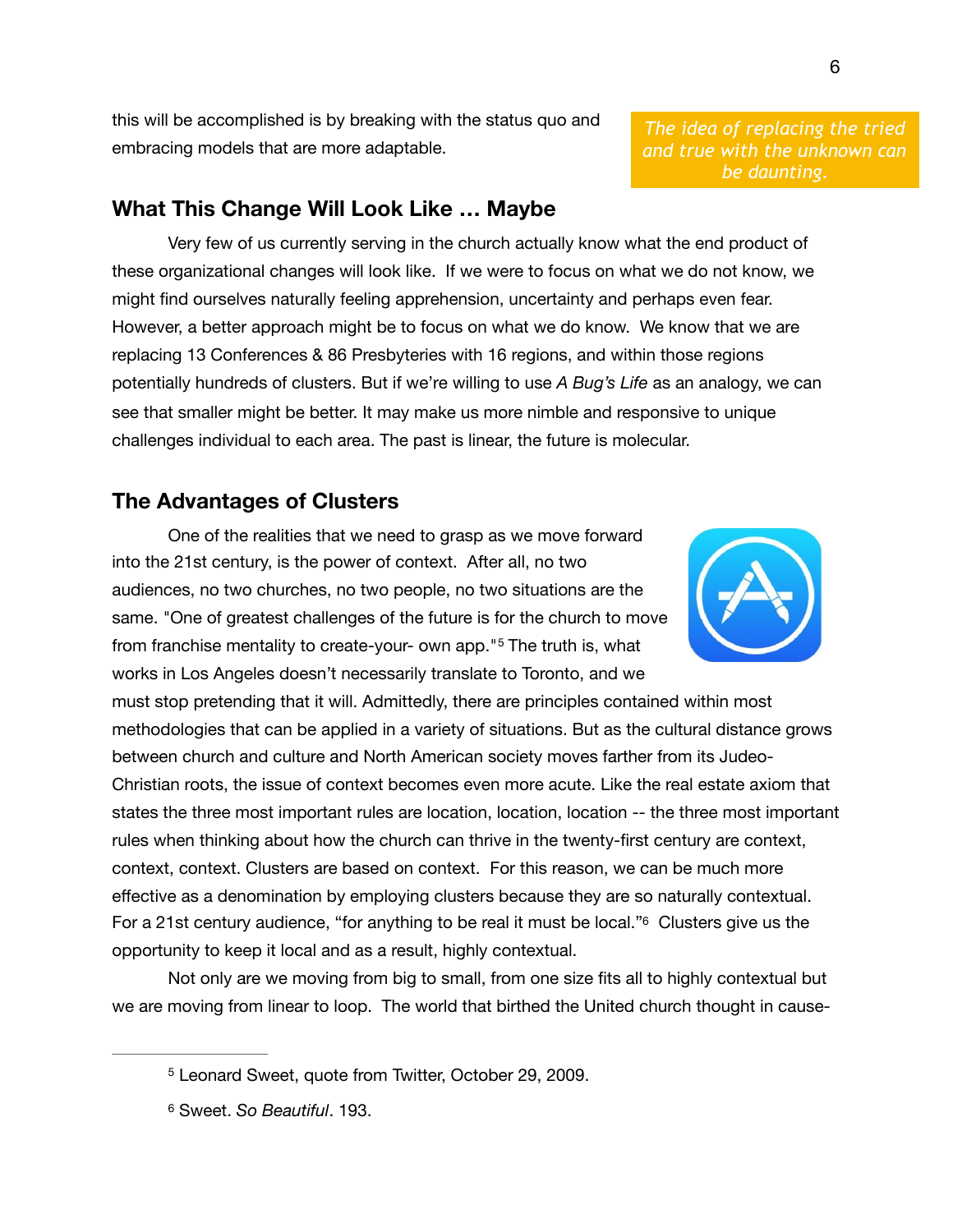and-effect terms. In the past, (and until January of 2019) everything followed a neat, easy to package pattern: General conference works with the conference and the conference works with presbytery who then works with the congregations. Admittedly, this is a simplistic explanation of our current system but it makes the point that we are currently embedded in a linear system.



However, we now live in a world that looks more like a molecule than a line. Everything is interconnected. Each part is connected with other parts in multiple ways, with a muted beginning and end. What's important in the 21st century is connection, and clusters are all about being connected.

Another advantage of the more molecular make up of a cluster

based system, is that congregations can be connected to each other in multiple ways. Each community of faith has the potential to be involved in a variety of cluster relationships with other churches, each with a unique purpose and a relationship. However, one of the challenges before us is that because of our past we have a tendency to try to systematize things and put things back into the form of a line. Our inclination will be to organize and systematize clusters. We must resist this pull. The intent of our new way of organizing is not to go from 86 to hundreds of presbyteries. Our opportunity is to expand into a web of hundreds of interconnected clusters which are better equipped to adapt and improvise in this new century than the system that we inherited.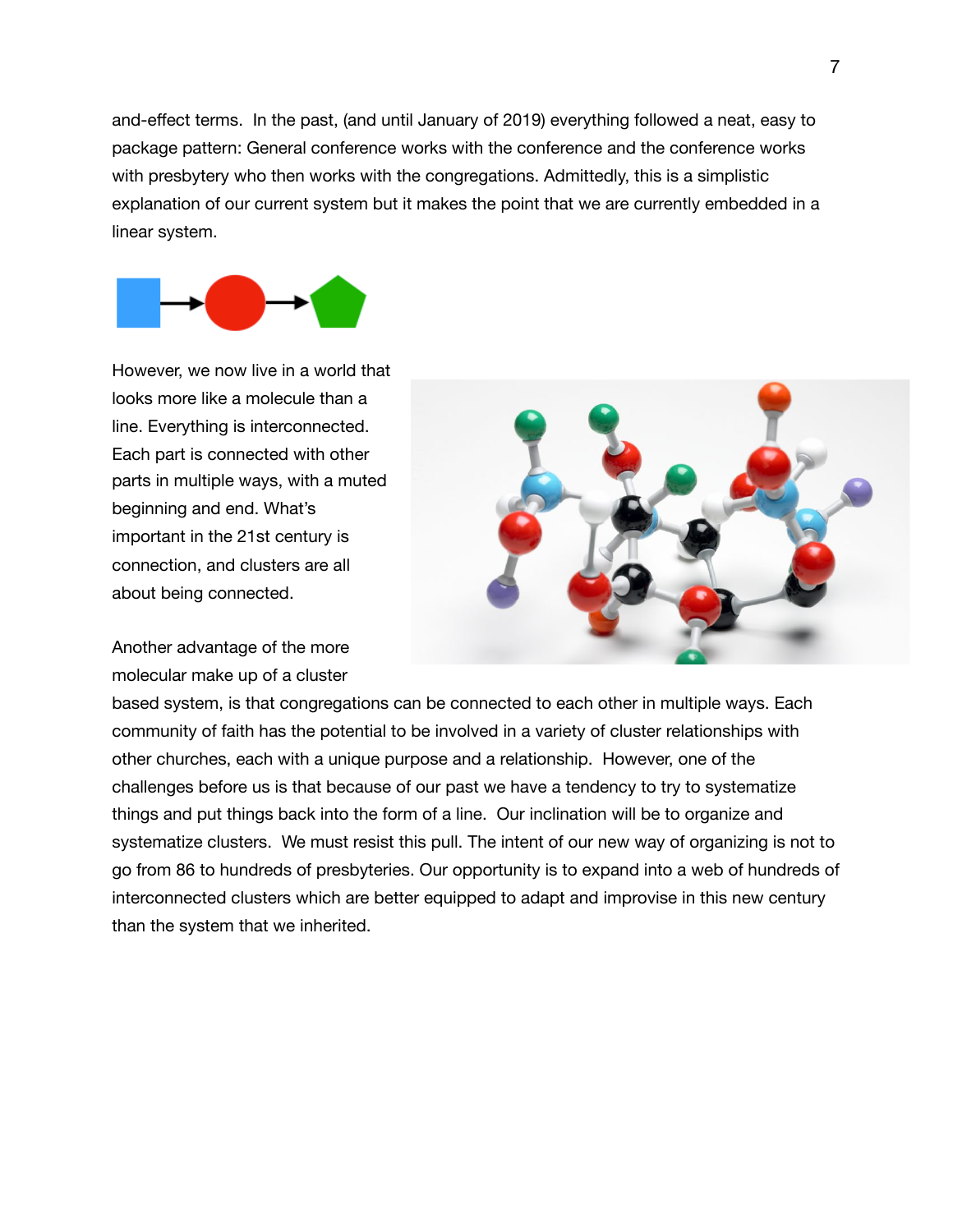#### **Qualities of Clusters**

Clustering is easier if we understand what clusters are, and the easiest way to understand them is to understand the qualities that make them up. There are four qualities of clusters that are essential to understanding and implementing them in a successful manner. Clusters are: dynamic, relationally based, have a variety of time frames associated with them, and are able to be connected to a variety of other cluster relationships at the same time.

The first quality of clusters is that they are dynamic. They are fluid not static, always moving, and often changing in order to adapt to new obstacles or impediments. We should allow them to be organic and flexible. The priority relationships may change from year to year. For this reason, clusters are more like mountain streams rather than a prairie ponds.

The second quality of clusters is that they are primarily based on relationship not structure. This means that they will often come into being because individual ministers or congregations already share a relationship and enjoy working together. Communities of faith that want to work together, will do so, and those who don't wish to be part of the project or initiative have the ability to decide not to.

The third quality of clusters is that they have a variety of time frames associated with them. Specifically, they have a multitude of different life expectancies. Some clusters might come together for a specific project and when that project has been completed the cluster will naturally disband. Other clusters might be part of a seasonal relationship and so the cluster might have times of the year that it comes together in order to plan, organize and collaborate, like planning a combined Good Friday service. Not all clusters are built to last forever.

The fourth quality of clusters is that they live in the both/and world not the either/or world. We are used to thinking of things that we are involved with as, "I am involved with this or that", but in the world of clusters, congregations, and ministers can be involved in a variety of different cluster groups at the same time. In this way, clusters live out the idea that, "you can have your cake and eat it too."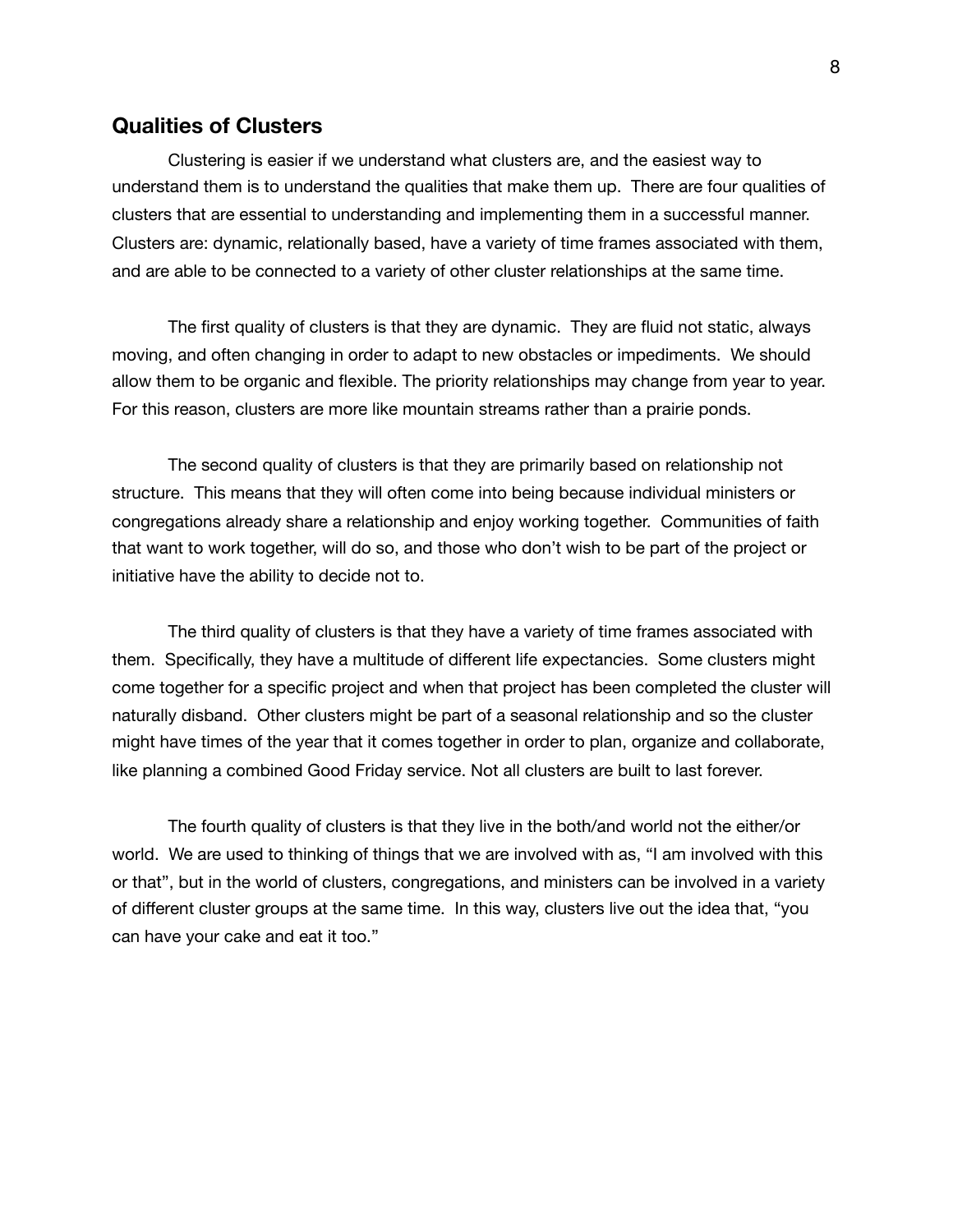#### **What Clusters are Based On**

If the qualities clusters give us, provide the "what", exploring what clusters are based on, provides the "why". There are a variety of things that will bring clusters together. Though this list is certainly not exhaustive it does provide a few of the key reasons clusters form in the first place. Here are the top three. The first is that most clusters will be birthed out of geographic proximity. Communities of faith in the same town, the same area of a city or the same area of a region will often times begin to work together just because they share geographic proximity. These churches will often come together because of shared needs, vision and to enhance the economies of scale. However, there are certainly times that congregations who are not in proximity with each other will come together, usually this will be for special projects.

Another obvious reason that communities of faith might come together is because of a common purpose, goal or need. An example of this might be something like inner-city churches who cluster in order to share resources for initiatives like helping the homeless population or addiction programs.

A third reason a group of churches might cluster is because they share a common culture or common values. It should be noted that this type of cluster will, many times, prove to be the longest lasting type of cluster and will most often have congregations sharing resources. A great example of this is Affirming churches that might have a cooperative arrangement to share the cost on Affirming initiatives.

#### **Getting Started**

The key to any successful cluster, as with any relationship is communication. If all parties have a clear understanding of things like expectations, responsibilities, purpose, and vision, the more likely the cluster will be able to accomplish what it hopes to. For this reason, it is important to ask many probing questions as the various parties are entering the relationship. The following is a list of some questions that might be helpful as a cluster comes together. The list is not exhaustive and is only meant to help get the conversation started.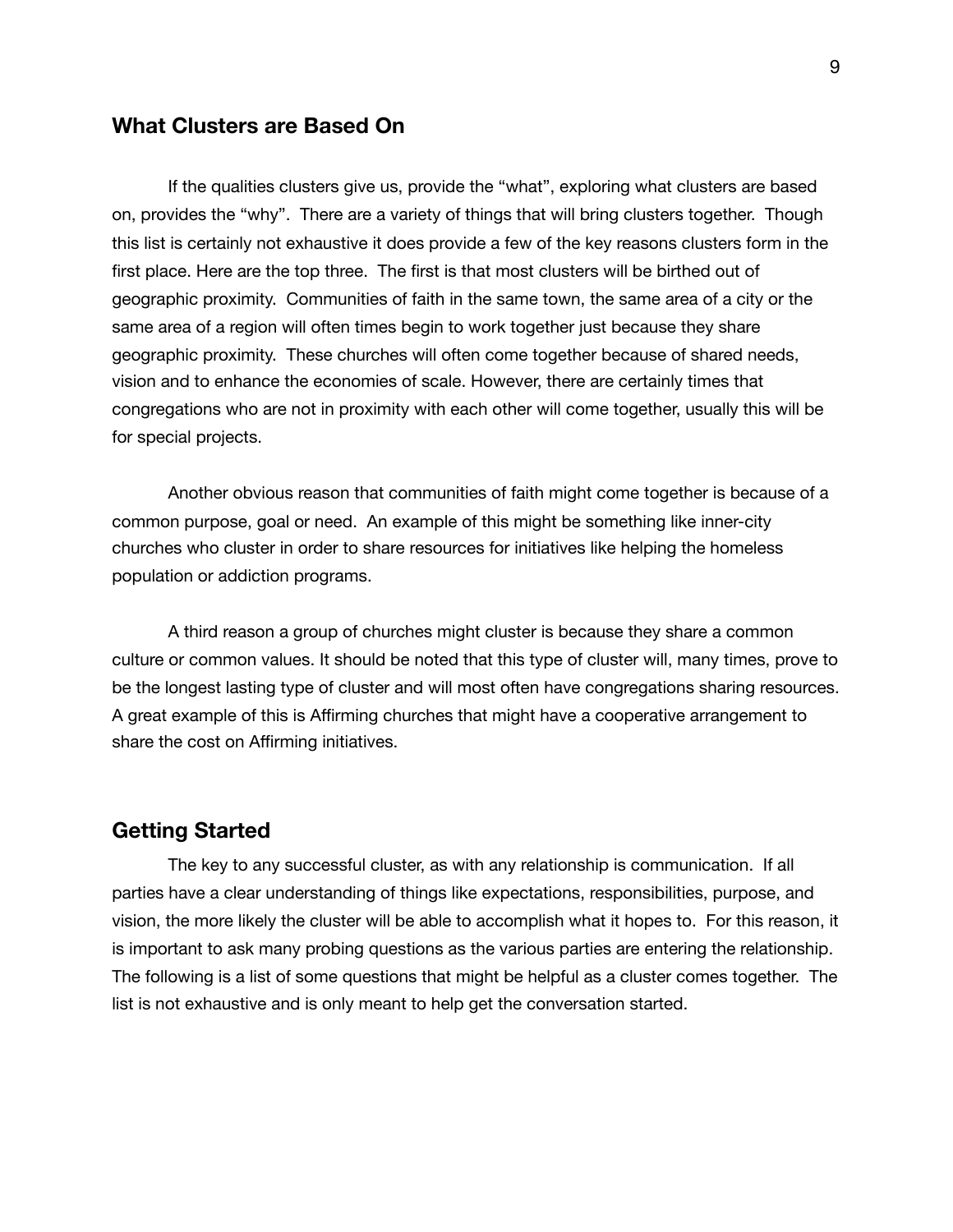#### **SOME QUESTIONS TO ASK**

| <b>Cluster Questions</b>                        |
|-------------------------------------------------|
| Why are we clustering?                          |
| What is the need?                               |
| What is our purpose?                            |
| What is bringing us together?                   |
| Who is involved in this cluster?                |
| Who can be involved in this cluster?            |
| Can others join midstream?                      |
| How long will this cluster go on for?           |
| What is our anticipated time frame?             |
| What resources will be shared?                  |
| Where will we meet?                             |
| If project based, who will host the initiative? |
| How will we measure success?                    |
| Can we change the nature of our arrangement?    |
| How do we change the nature of our arrangement? |
| How do we end the arrangement?                  |
| How will we disband?                            |
| What are the expectations of opting out?        |

# **Conclusion**

Whatever clusters end up looking like in the long term, the fact remains, that if we are to be successful ministering in the 21st century, our solution needs to be lighter, leaner, and more adaptable than it has previously been. In his book, *Soul Tsunami*, theologian Leonard Sweet echos this, when he says that the keys to ministry in a postmodern context are adaptability,